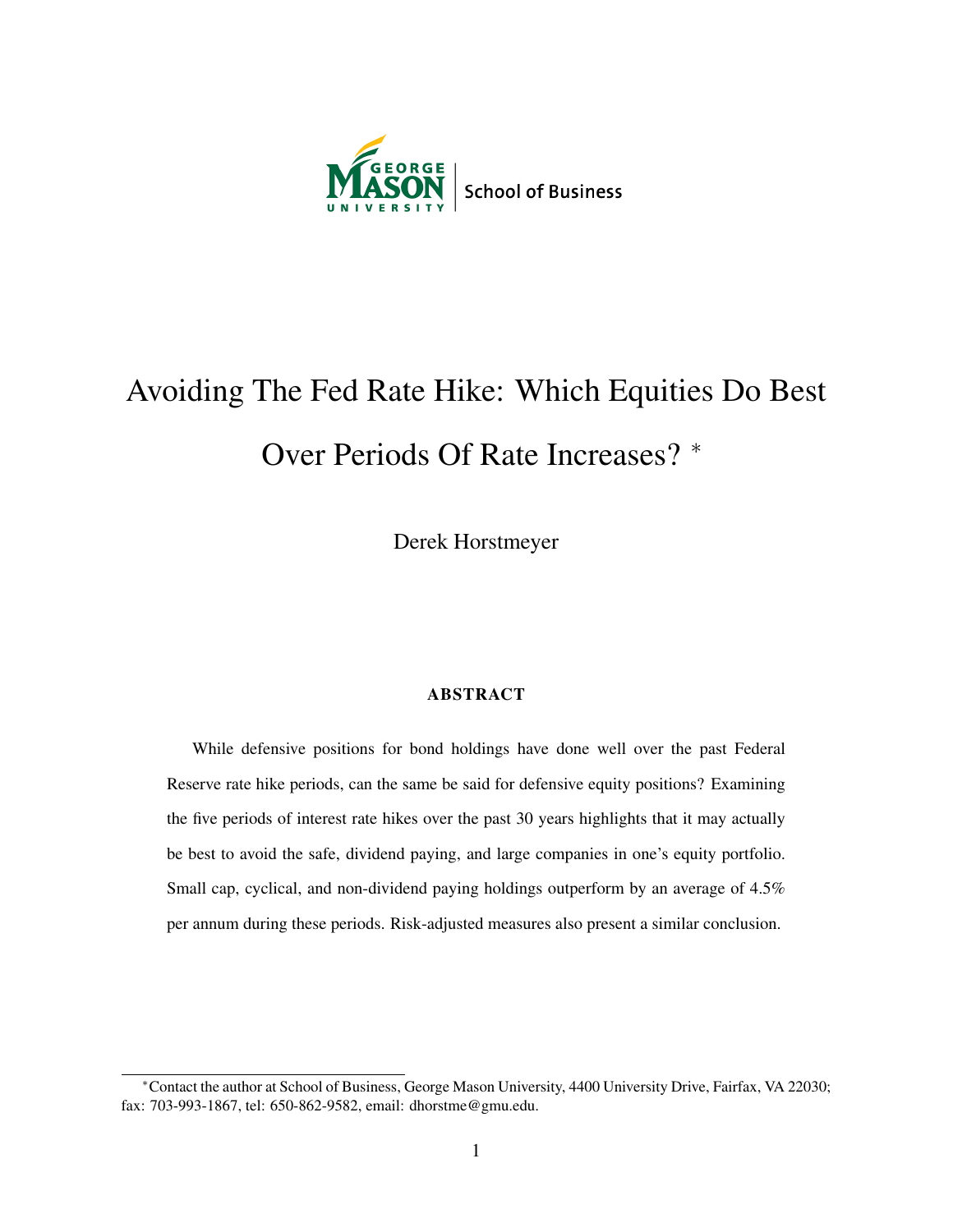## I Introduction

One of the most feared things on Wall Street is a rising interest rate environment. Why exactly? Well, as interest rates move up the present value of any asset goes down. This simple relationship hits bond prices the hardest, and is the reason why bond managers across the U.S. have been having a rough time over the last two years delivering any sort of return to their investors as the Federal Reserve has slowly raised interest rates.

To insulate oneself from this phenomena, most wealth advisors recommend that investors shift their bond portfolio to more short-term bond holdings (i.e. six-month to five-year Treasuries). These safer and more defensive bond holdings tend to fall less in value as interest rates move up.

While this is a tried-and-true strategy on the fixed income side, many investors think the same logic of investing in safe and defensive companies should hold as the best strategy on the equity side of one's portfolio too. Yet, examine the five periods over the past 30 years where the Fed raised rates, shows a much different story - large, dividend paying, safe firms may be the ones you want to avoid. And, with the market participants betting that the Fed will continue to raise interest rates another 1% over the next year (see Figure 1 below), this could be important for one's equity portfolio.

Interest rates don't move in isolation. As the economy continues to do well, the Federal Reserve tends to raise interest rates when the economy shows signs of overheating (tightening credit and reducing the chance of rampant inflation). With this in mind, it is not surprising that over the last five rate hike cycles, equities have done pretty well, with the S&P 500 averaging 13.2% per annum, which is well above its historical average.

And this excess performance of equities extends to the just the type of firms you would expect to do well when the economy is booming smaller firms and firms in cyclical industries. In fact, looking at the performance of all mutual funds over the past 30 years partitioned by the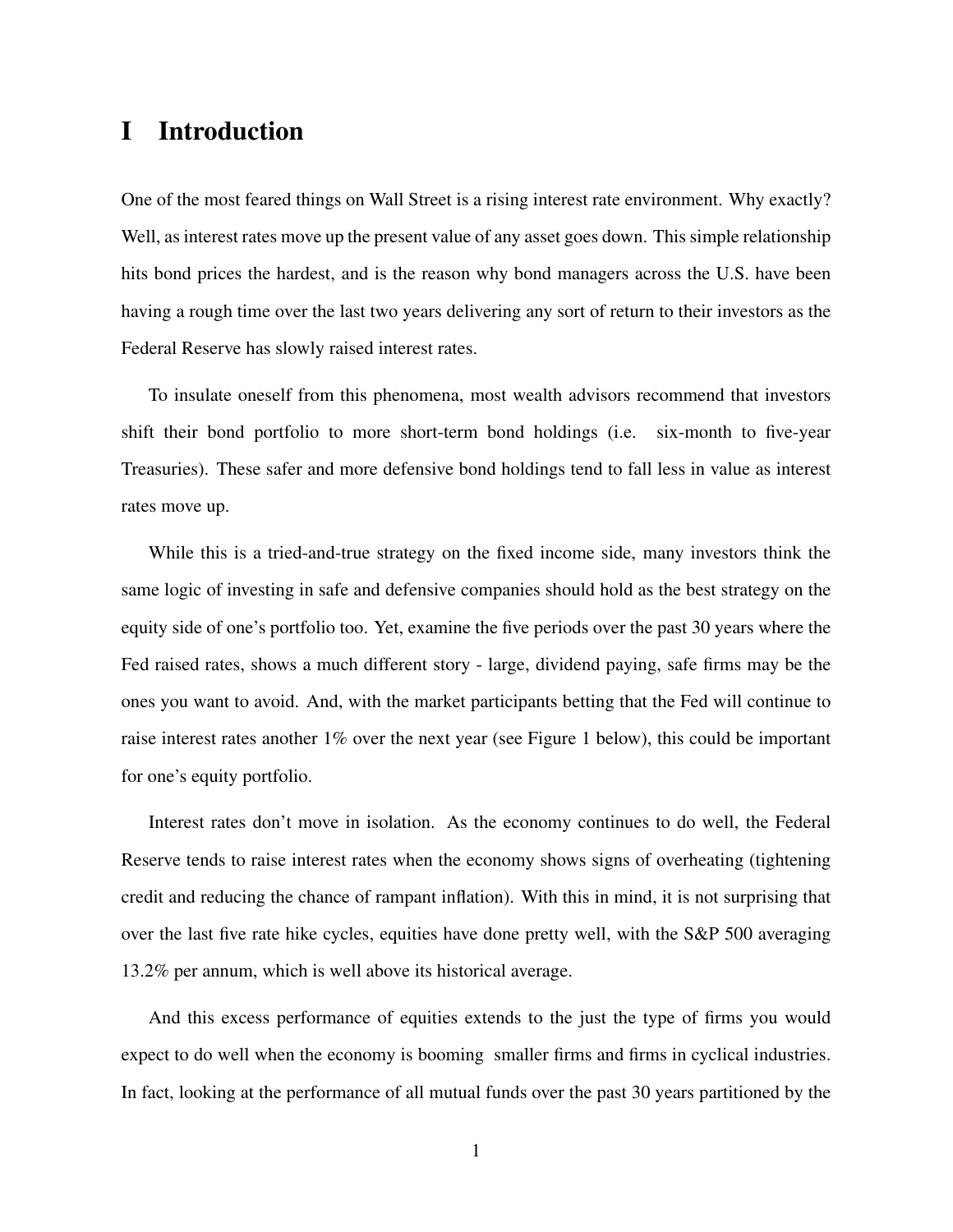

**Fed Funds Rate Probabilities (Sept 2019)** 

**Figure 1:** Fed Interest Rate Predictions via the CME Fed Funds Futures.

focus of the fund, shows that if you were to hold an average small cap mutual fund as opposed to a large cap mutual fund you would have gained an extra 3.62 percentage points per annum in returns over the five rate hike cycles (15.13% v 11.51%).

A very similar result holds with mutual funds focused on growth stocks and cyclical industries, as opposed to value and defensive stocks. In this situation, one could gain an extra 4.65 percentage points per annum by focusing their portfolio on the more aggressive holdings over the rate hike cycles. And, finally it may be best to avoid dividend paying firms during these time periods as well. Mutual funds that focus on dividend paying firms have underperformed mutual funds focusing on non-dividend payers by 5.38 percentage points over the past five rate hike cycles.

It should be noted that these three mutual type types (small cap, growth, and non-dividend payers) do come with slightly elevated levels of volatility over the past rate hike cycles as compared to their safer counterparts. Yet, comparing the average Sharpe ratio of the defensive group to the risk-seeking group, highlights again that on a risk-adjusted basis small cap, growth and non-dividend paying strategies still outperform (an average Sharpe ratio of 0.97 compared to 0.79).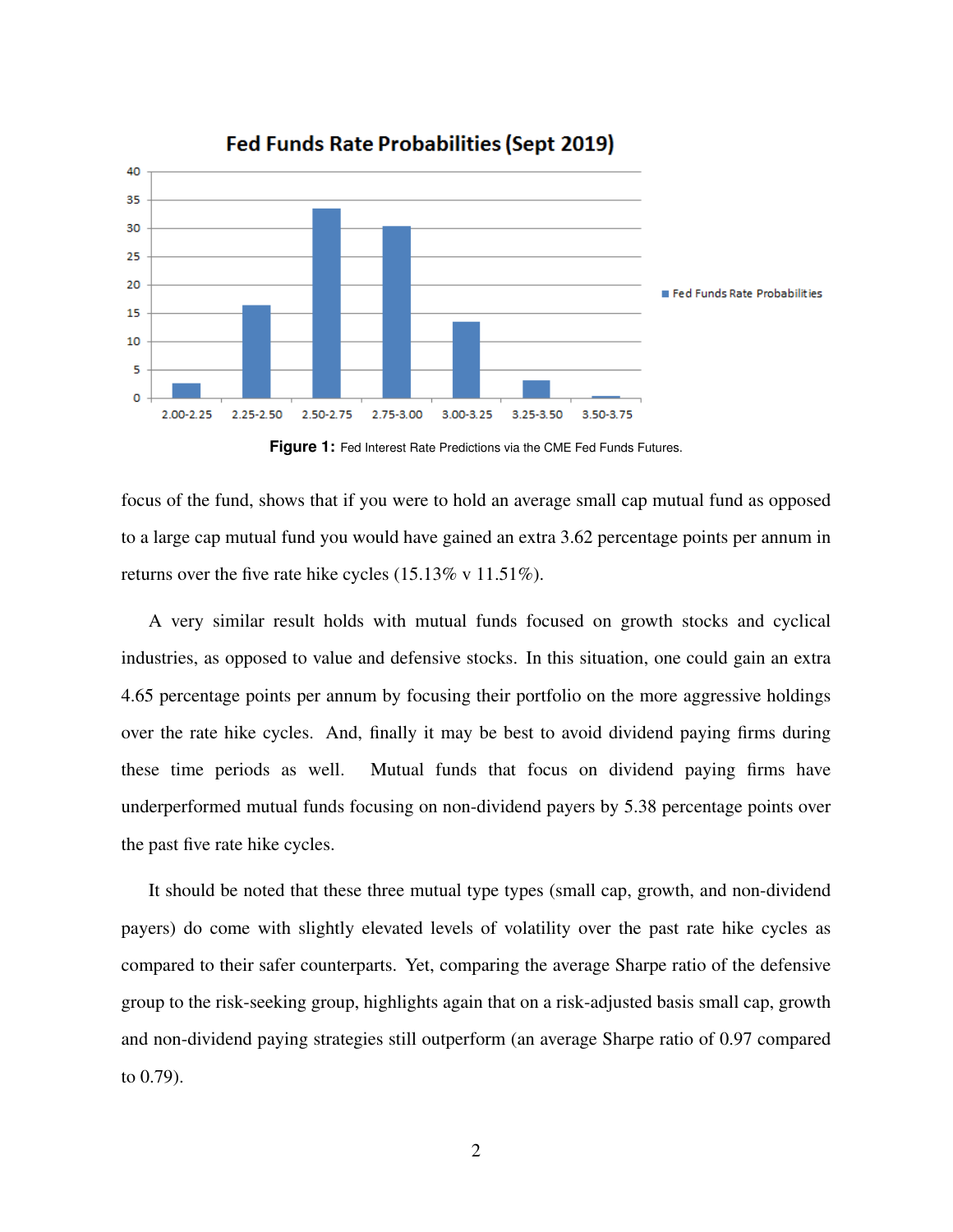This paper proceeds as follows. Section II highlights the data construction and empirical analysis. Section III concludes the paper.

## II Data Construction and Empirical Analysis

In this section, I first detail the construction of the dataset used in this investigation and provide summary statistics. Following this, I summarize the empirical methodology and results.

#### A Construction of the Data

The dataset used in the proceeding analysis was produced via the Morningstar Direct database. From the Morningstar platform, information on all equity focused mutual funds trading in the U.S. (U.S. dollar based mutual funds) was pulled. This initial list of mutual funds included all open-end funds (currently active or defunct) with assets under management listed as non-zero at anytime from 1988 and forward.

From Morningstar information on each fund's objective was pulled, as well as, information on its AUM, monthly returns, and volatility. To categorize each fund by its style, funds were partitioned into groups that focused on small cap stocks (2154 mutual fund observations), large cap stocks (2861 observations), dividend-paying firms (432 observations), growth and cyclical firms (1473 observations), and value stocks (1237 observations).

#### B Empirical Analysis

To examine the performance of various fund styles over rate hike periods, the first step is to define these interest hike periods. Examining the past 30 years of Fed funds data shows that the Fed was raising the short term rate over the following periods: Mar 1988 - Mar 1989; Dec 1993 - Apr 1995; Jun 1999 - Jul 2000; Dec 2003 - July 2007; Dec 2015 - present.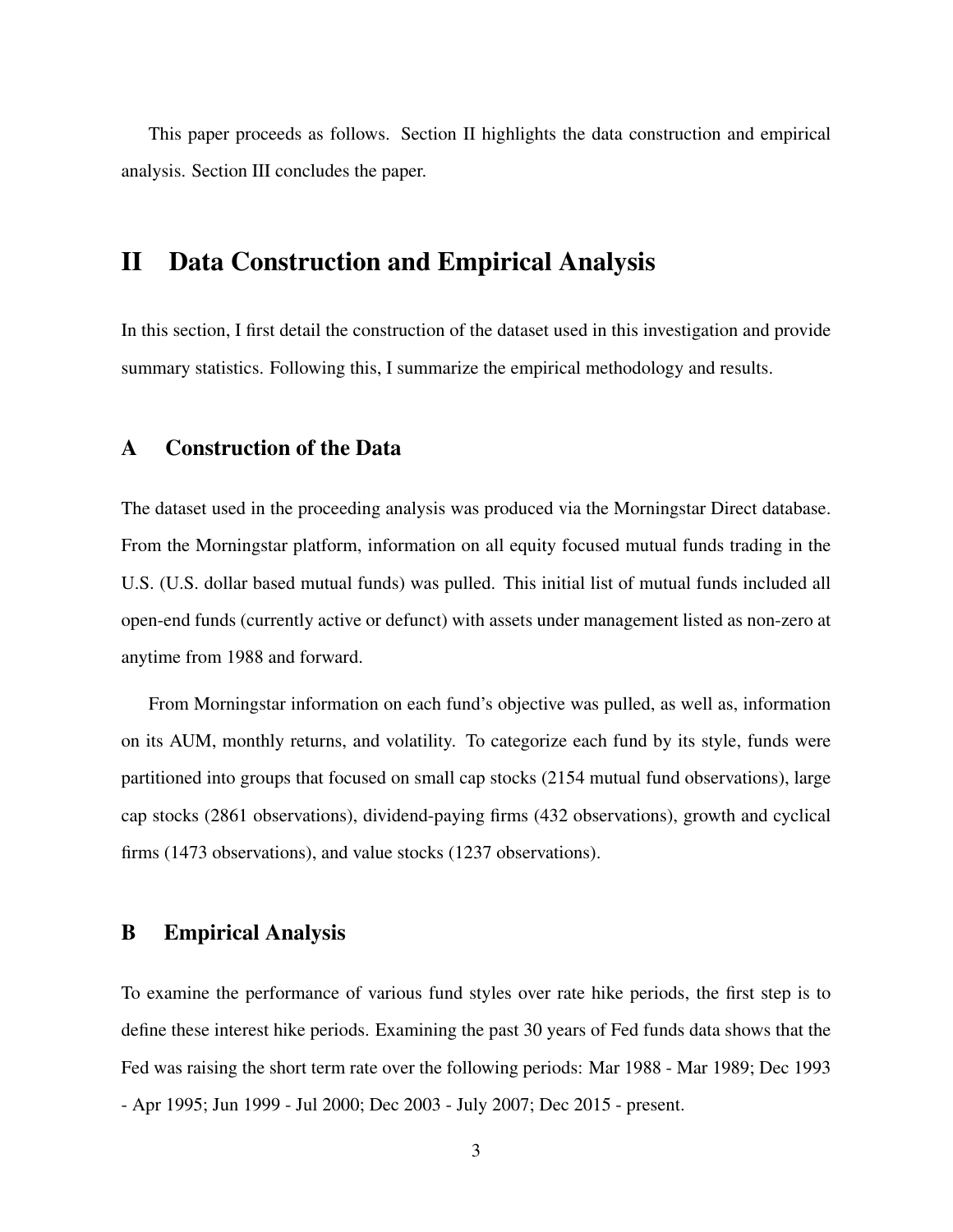Next, with these periods defined, I look at the average return to the various mutual fund types partitioned by fund focus over the Fed rate hike periods.<sup>1</sup> These results are presented below and all differences in means are statistically significant at the 1% level.

|                                | <b>Annualized Ret</b> |                     | <b>Annualized Ret</b> |
|--------------------------------|-----------------------|---------------------|-----------------------|
| Small Cap                      | 15.13                 | Large Cap           | 11.51                 |
| Growth and Cyclical Industries | 14.77                 | Value and Defensive | 10.12                 |
| Non-Dividend                   | 14.93                 | Dividend Focused    | 9.55                  |

**Figure 2:** Average Annual Return by Mutual Fund Focus Over the 5 Rate Hike Periods since 1988

Following this, volatility results are presented below as well. All volatility calculations are implemented in a similar manner, looking purely at volatility of returns to mutual fund type over each respective rate hike period. Differences across styles are all significant at the 5% level.

|                                | <b>Annualized Vol</b> |                     | <b>Annualized Vol</b> |
|--------------------------------|-----------------------|---------------------|-----------------------|
| Small Cap                      | 13.62                 | Large Cap           | 9.01                  |
| Growth and Cyclical Industries | 11.55                 | Value and Defensive | 9.48                  |
| Non-Dividend                   | 11.61                 | Dividend Focused    | 8.97                  |

**Figure 3:** Average Annual Volatility by Mutual Fund Focus Over the 5 Rate Hike Periods since 1988

To consider a risk-adjusted measure of performance, I examine the Sharpe ratio for all mutual funds over the rate hike periods. The 3-month T-Bill rate (via Ken French's website) is used as the risk free rate in all calculations and averages 3.1% during this period. Differences in Sharpe ratios across fund style are all significant at the 5% level, except for differences between the risk adjusted measures for small and large cap focused mutual funds.

 $<sup>1</sup>$ All averages are taken by fund focus in the monthly cross-section and then averaged over each time period. This</sup> is done to avoid any bias that may be introduced by number of funds in operation at a given time, or survivorship bias.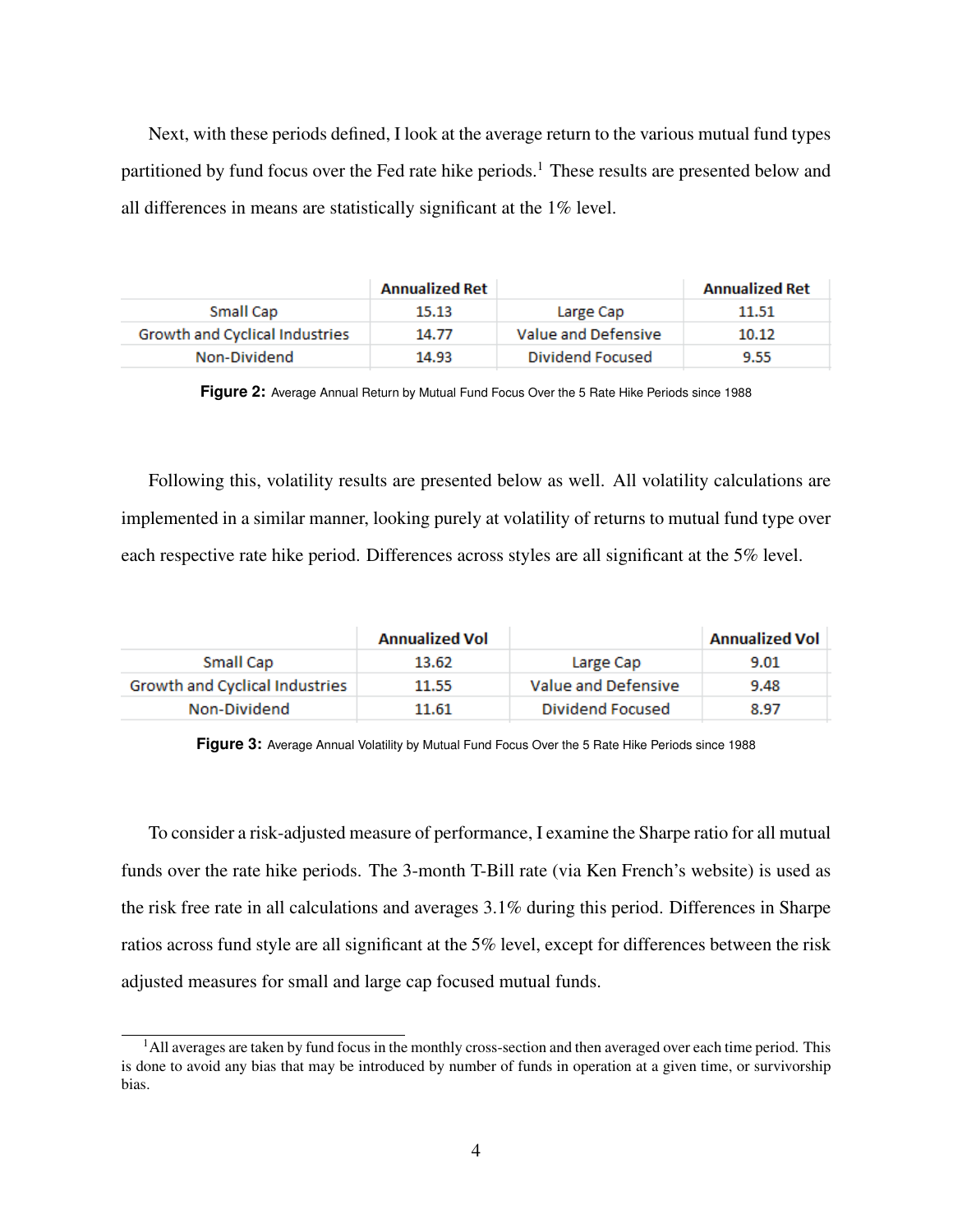|                                | <b>Annualized Sharpe</b> |                     | <b>Annualized Sharpe</b> |
|--------------------------------|--------------------------|---------------------|--------------------------|
| Small Cap                      | 0.88                     | Large Cap           | 0.93                     |
| Growth and Cyclical Industries | 1.01                     | Value and Defensive | 0.74                     |
| Non-Dividend                   | 1.02                     | Dividend Focused    | 0.71                     |

**Figure 4:** Average Sharpe Ratio by Mutual Fund Focus Over the 5 Rate Hike Periods since 1988

In total, the results demonstrate that on average, in a risk-adjusted comparison, defensive positions do not appear to out perform non-defensive positions over rate hike periods. The single exception to this is the statistical insignificant difference between Sharpe ratios for small cap and large cap focused mutual funds.

### III Conclusion

The conventional wisdom that safer positions are best during rate hike cycles may not be entirely true once considering equity holdings. Examining the five rate hike periods over the past 30 years highlights that it may actually be best to avoid the safe, dividend paying and large companies. Small cap, cyclical, and non-dividend paying holdings outperform these safer options by an average of 4.5% per annum during these periods.

Risk adjusted measures of performance also present a similar finding. Comparing the average Sharpe ratio of the defensive group to the risk-seeking group highlights again that on a risk-adjusted basis small cap, growth and non-dividend paying strategies still outperform - an average Sharpe of 0.97 for the cyclical focused mutual funds and 0.79 for the defensive focused mutual funds.

Together the results demonstrate how Fed policy and equity returns exhibit strong co-movement and how over-weighting defensive positions for equities in times of economic expansion may not be in one's best interest.